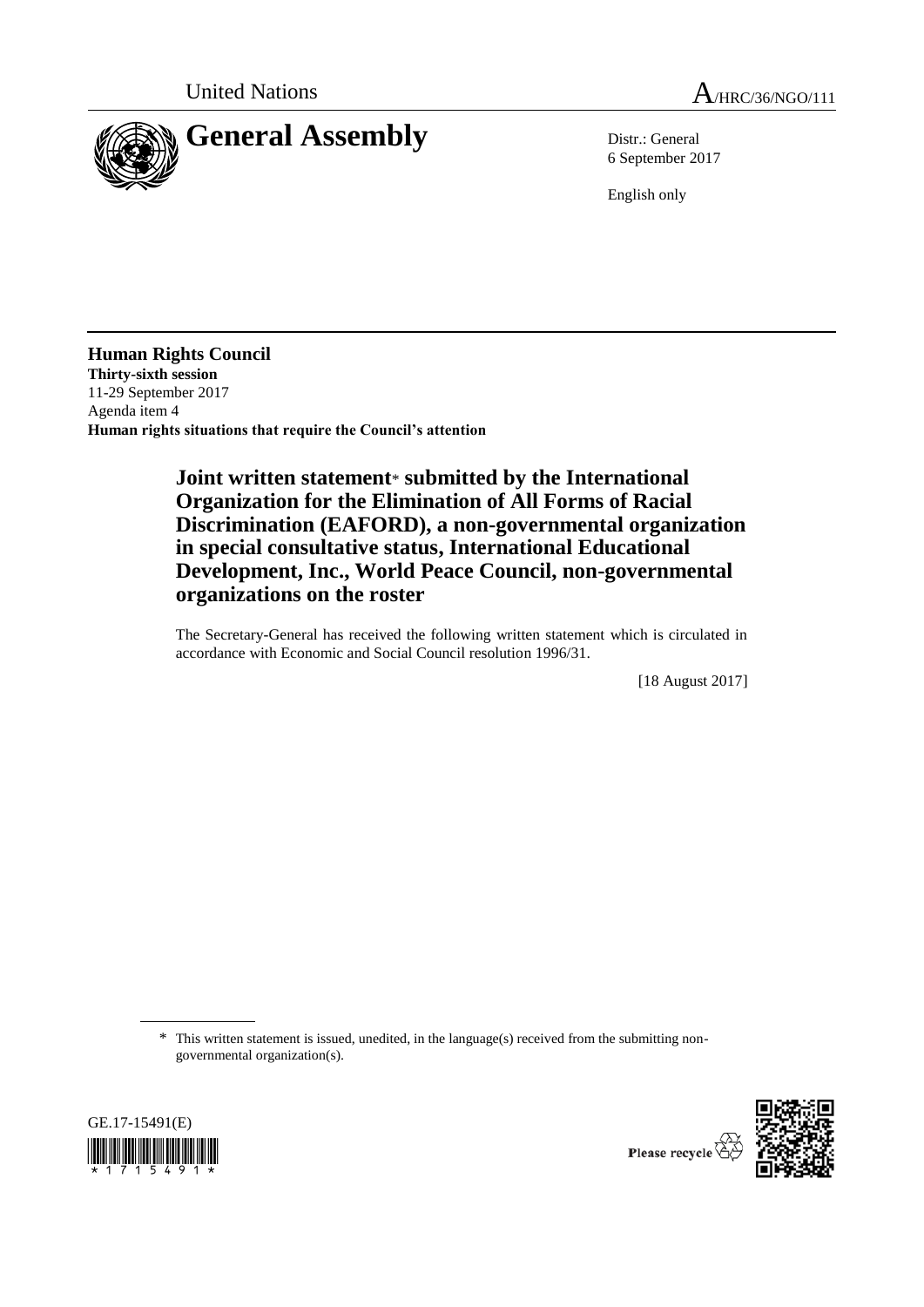# **The Suffering of Syrian Civilians in an Everlasting War\***

### **Introduction**

The conflict in the Syrian Arab Republic continues to bring indescribable suffering to the civilian population and has turned the country into a deadly disaster. Today, half of the country's population – the number of inhabitants is estimated to be 22 million – has been forced to leave their homes; over 4 million people are in need of shelter, and 85% of the population is living in poverty. Furthermore, more than 4.9 million civilians – who live confined in hard-to-reach and besieged areas – face grave food shortages and lack of other supplies, as the access of humanitarian aid is being deliberately denied1.

Amid turmoil, Syrian security forces have carried out endless attacks on areas controlled by ISIL and al Nursa guerrillas who have used civilians as human shields to protect their territories; and international coalitions have launched air strikes, which have inevitably affected the civilian population. Thus, all warring parties are responsible for horrific war crimes and crimes against humanity, and for the breach of international human rights and humanitarian law. Their actions have transformed Syria in an unending nightmare for civilians.

Since the beginning of the conflict in March 2011, more than 207,000 innocent civilians have been killed. From January to June 2017, 5.381 civilians lost their lives – and many of such losses are attributed to Iranian militias. In addition, further 814 civilians were killed in July 2017 alone2.

The United Nations and the International Community have made several attempts to reach peace agreements and to liberate civilians from their miserable situation. For its part, the UN Human Rights Council has adopted around 30 resolutions on the human rights situation in the country; Fact Finding Missions as well as an Independent Commission of Inquiry3 have been set up to investigate and follow upon the situation; and Special Sessions have been called to take urgent action on the situation in Aleppo. Moreover, The European Union has imposed sanctions and embargos as pressuring measures on the Syrian Government, and it has held summits on the Syrian crisis. The UN Security Council has nominated a special envoy for Syria to moderate and promote peace talks4. Lastly, the international community has reached ceasefire agreements and has agreed on four de-escalation zones in Syria between Russian, Turkish, and Iranian representatives.

Unfortunately, no strategy has yet been effective enough. To date, no definitive solutions to the current plight of the long-suffering Syrian people has been found. As such, all parties to the conflict continue to indiscriminately kill civilians and to breach international agreements. For this reason, the death toll – that has reached 320,000 casualties – is destined to rise. Sadly, millions of Syrians still live hopeless and resigned to bear the brunt of their destiny.

### **Violations to International Human Rights and Humanitarian Law**:

Civilians have been subjected to horrific human rights violations perpetrated by all parties, and they have been forced to leave their homes. Such exodus has caused colossal waves of internally displaced persons and refugees fleeing to neighbouring countries.

Since the outset of the conflict, more than 117,000 people have been detained or disappeared. Those suspected of terrorism, both alleged terrorists and innocent civilians, often die in prison from starvation, infected cuts or summary execution. Survivors of the Sydnaya Prison – one of the most horrific detention centres located in north of the capital Damascus – reported how prisoners are brutally beaten and raped, and revealed that the cell floors are

<sup>1</sup> Key Figures of the Humanitarian Needs Overview, available at: http://hno-syria.org/#key-figures

<sup>2</sup> Key Figures of the Syrian Network for Human Rights, available at: http://sn4hr.org/blog/2017/03/18/35726/

<sup>3</sup> Security Council Resolution S-17/1 of 23 August 2011

<sup>4</sup> Security Council Resolution 2254 (2015)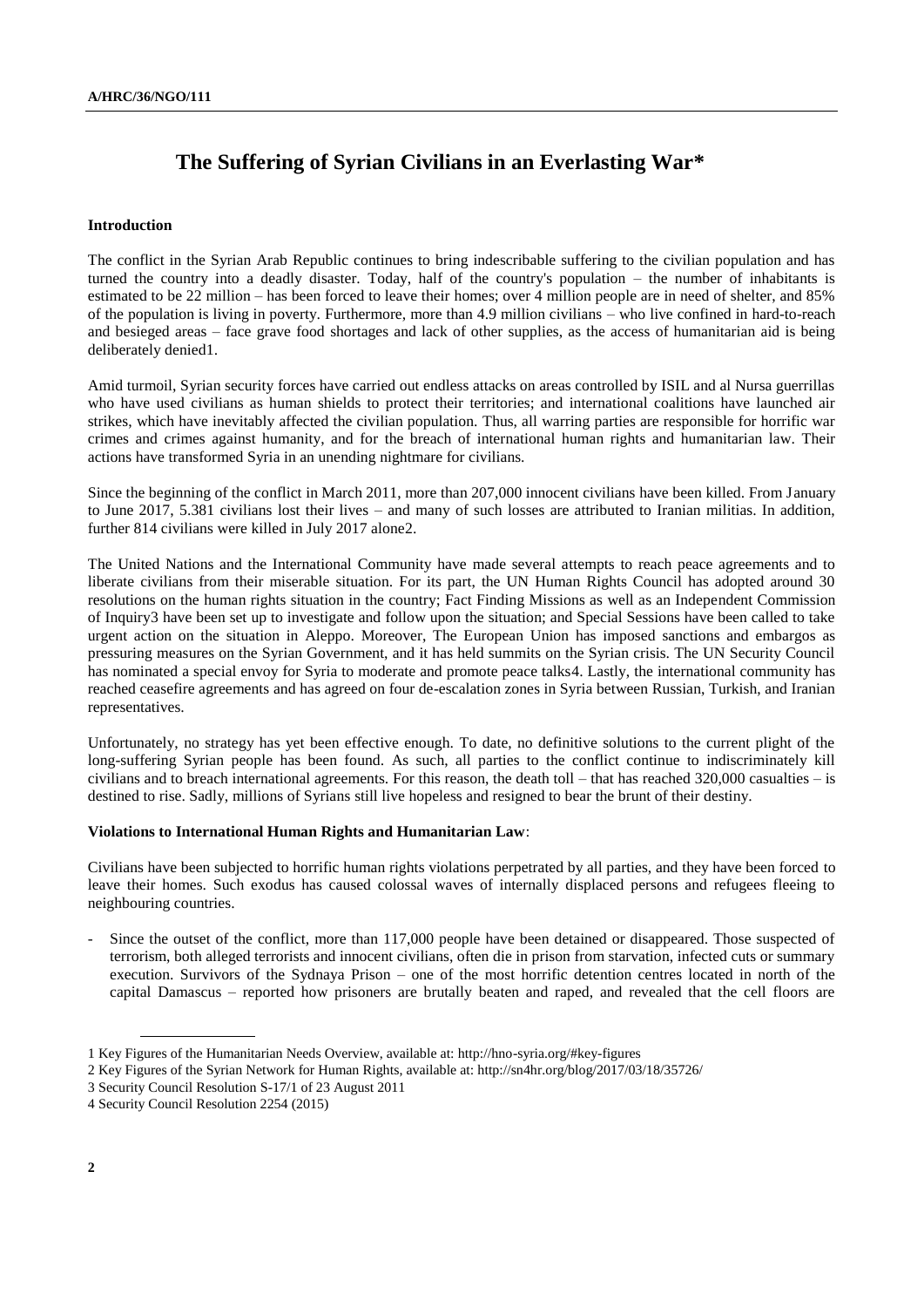covered with blood from prisoners' wounds. Additionally, according to their testimonies, detainees have no access to sunlight, food, water and medical care – as such, many of them die of preventable diseases5. .

- Airstrikes on medical facilities and schools are continuously reported. In the first half of 2017, 69 members of medical personnel were killed in healthcare facilities following indiscriminate bombings. Last April, the Idlib governorate suffered a chemical attack that killed 74 persons and injured more than 600 people. In June, Syrian-Russian airstrikes in southern Daraa governorate hit a middle-school in the town of Tafas, killing around 10 civilians that were seeking refuge in the building. A local market in the besieged town of Kafr Batna was hit on July  $16<sup>th</sup>$ ; many civilians were killed and injured. Despite the announcing of a ceasefire in eastern Ghouta on July 22nd, around 50 missiles were reportedly launched since then. Additionally, in Ein Tarma town, a woman and a child were killed by missiles ground-to-ground launched in clear violation of the ceasefire and of all truce agreements.
- In hard-to-reach and besieged areas, humanitarian aid convoys have restricted access. In the meantime, people trapped inside have described their journeys as being fraught with peril, sniper activities, and unexploded landmines. In the north-eastern city of Ar-Raqqa, for example, violence has further intensified in July and between 30,000 and 50,000 civilians remain trapped.
- It is estimated that the current number of displaced persons in Syria reaches 6.36 million such number amounts to approximately one third of the population. Currently, over one million IDPs live in "last resort" camps and shelters that are highly overcrowded and lack basic facilities. Some displaced persons live in rural areas where they are more vulnerable. Displaced persons are usually forced to flee with very little notification time. Neighbouring countries have limited and restricted access to people who escape the Syrian War, leaving hundreds of thousands of people stranded on borders in deplorable conditions. For example, over 50,000 Syrian civilians are stuck at the Syrian-Jordanian border. In most cases, these people cannot be reached by humanitarian aid convoys.
- To date, over 5 million Syrians 48% of whom are minors have fled the country7. Increasingly, Syrian refugees and asylum-seekers get scattered around the world; in fact, 1.2 million Syrians have applied for asylum in Europe since 2011. However, more and more governments are refusing to grant them humanitarian aid. The UN High Commissioner for Refugees is constantly calling on rich countries to share the burden that falls mostly on countries bordering Syria, and to honour their promises of resettling all Syrian refugees by 2018, in line with the Pledge Conference of Geneva. Turkey alone houses around three million Syrian refugees, Lebanon houses around 1 million, and [Jordan](https://www.theguardian.com/world/jordan) has approximately 657,000 refugees. Additionally, thousands of Syrians are stuck on Greece's Aegean islands as a consequence of the agreement between the EU and Turkey that aimed at decreasing the wave of refugees entering the EU. As a result, Syrians live in temporary camps set up by the UNHCR, but, in some cases, their conditions are deplorable, as there is poor hygiene, and scantiness of food, water, medical supplies and reproductive services. If Syrian refugees are brave enough to go back, they have to pass through checkpoints where they are questioned for hours and risk to be detained by governmental forces or various armed militias.

### **Recommendations**

We, NGOs Signatories to this statement recommend to the United Nations and its relevant bodies to:

- Call on all actors involved to promote peaceful negotiations to achieve political solutions to the Syrian conflict, respecting ceasefire agreements.

- Pressure all parties to the conflict to ensure the protection of civilians, and to avoid indiscriminate attacks against civilian facilities.

https://www.amnesty.org.uk/files/webfm/Documents/issues/mde2454152017english.pdf

6 *Syrian Arab Republic,* UNOCHA Report 2016 and updated, available at:

https://docs.unocha.org/sites/dms/Syria/2017\_Syria\_hno.pdf

<sup>5</sup> *Human Slaughterhouse Mass Hangings and Extermination at Saydnaya Prison,* Amnesty International Report 2017, available at:

<sup>7</sup> United Nations High Commissioner for Refugees' Information Sharing Portal, retrieved in August 8th, 2017. Available at: http://data.unhcr.org/syrianrefugees/regional.php